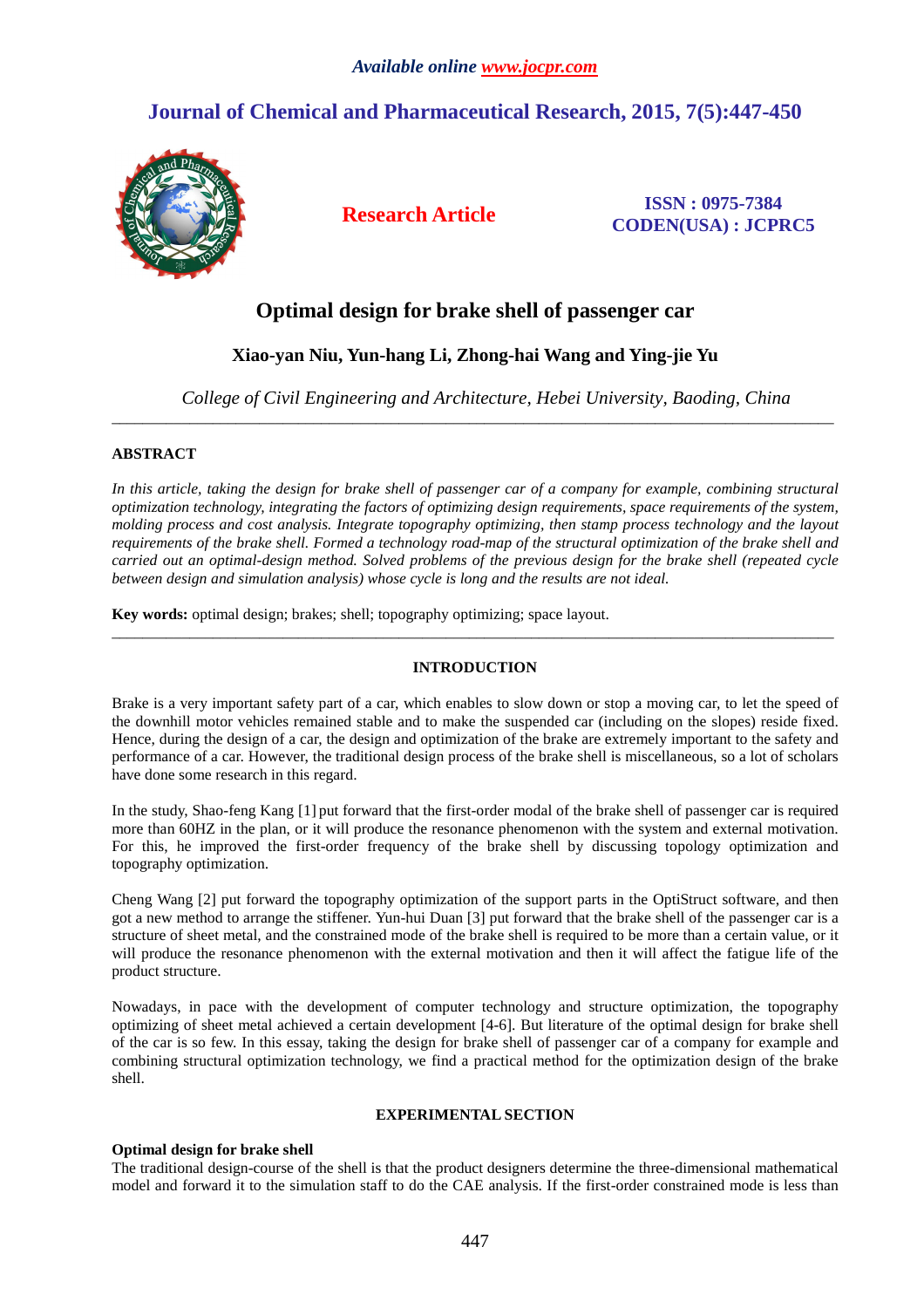60HZ, the engineers only can improve by relying on the results and design experience. That is to say, the whole design process is generally a reciprocating cycle which is design--analysis--improve--reanalysis. Thus, the time of the design is longer and the efficiency is too low, furthermore, due to the limit of the project's cycle, the final plan is often not optimal. The technique of topography optimizing of the Altair-company comprehensively considered the factors of the design process and optimization methods and solved the problem perfectly. In the following, we elaborate on the method and route of the optimization design of the brake shell from optimizing mathematical model and the process and confirming the results.

*\_\_\_\_\_\_\_\_\_\_\_\_\_\_\_\_\_\_\_\_\_\_\_\_\_\_\_\_\_\_\_\_\_\_\_\_\_\_\_\_\_\_\_\_\_\_\_\_\_\_\_\_\_\_\_\_\_\_\_\_\_\_\_\_\_\_\_\_\_\_\_\_\_\_\_\_\_\_*

#### **Optimizing mathematical model**

1) The optimizing mathematical model can be described as: Maximize:  $f(x) = f(x_i)$ s. t.:  $lb_i \le x_i \le ub_i$  i=1, 2, ..., n

 $x=x_i$  is the design variable, and here it is the design variable of the stiffener size (Figure 1 shows a schematic of partial stiffener parameters);  $f(x)$  is the design goal, here it is the frequency of the first-order constrained mode;  $lb_i$  is the lower threshold of the design variable;  $ub_i$  is the upper threshold of the design variable.





**Figure.1 Schematic of partial stiffener parameters** 

#### **Optimizing the design process**

1) Processing the digital analogy: This process is a very important part and it determines the basic configuration of the analysis. If we can't get the ideal results after the optimization, then we need to modify the basic configuration of the digital analogy. The product model and its stamping draw-bead set we get in the optimization analysis are often undesirable, then we should modify the draw-bead, like removing or modifying some holes or flanges, and do the further work of optimization analysis.

2)Establishing and analyzing the finite element model: Establishing the standard constraint modal finite element analysis model of the brake shell, and doing the simulation analysis. The results of the simulation analysis are shown in Table 1.

| Front brake shell |      |  |                                                        |  |               |
|-------------------|------|--|--------------------------------------------------------|--|---------------|
|                   | Mode |  | 1: Value = $1.79318E+05$ Freq = $67.396$ (cycles/time) |  |               |
|                   | Mode |  | 2: Value = $2.43076E+05$ Freq = $78.468$               |  | (cycles/time) |
| 3 <sup>1</sup>    | Mode |  | 3: Value = $5.39695E+05$ Freq = 116.92                 |  | (cycles/time) |
| 4                 | Mode |  | 4: Value = $8.59687E+05$ Freq = 147.57                 |  | (cycles/time) |
|                   | Mode |  | 5: Value = $1.51884E+06$ Freq = 196.14                 |  | (cycles/time) |

3) Establishing the Optimal Model: The structure optimization model of the shell is based on the above finite element equation. The morphology change of a shell unit which is considered as a design variable.That is to say, set the parameters of draw-bead which conform to the actual demand (size parameters are shown in figure 1). The parameters setting contain the parameters such as the layout direction, size, concave and convex direction of rebar, whether to include a buffer area or not and other factors.

Determine the range of parameters cautiously by taking the manufacturability of the actual product under consideration and communicating with the process engineer. The other important point is that these parameters are related to the specific-actual work space of the brake shell. Or it probably can't be applied in different work space for rapid improvements of the model and can only point out a certain-direction of improvements. We even need to try to change the model and reanalysis and even can't get the optimization of the model. There is no need to set the constraint response (what the most important is constraint of variables). Set the maximize first-order constraint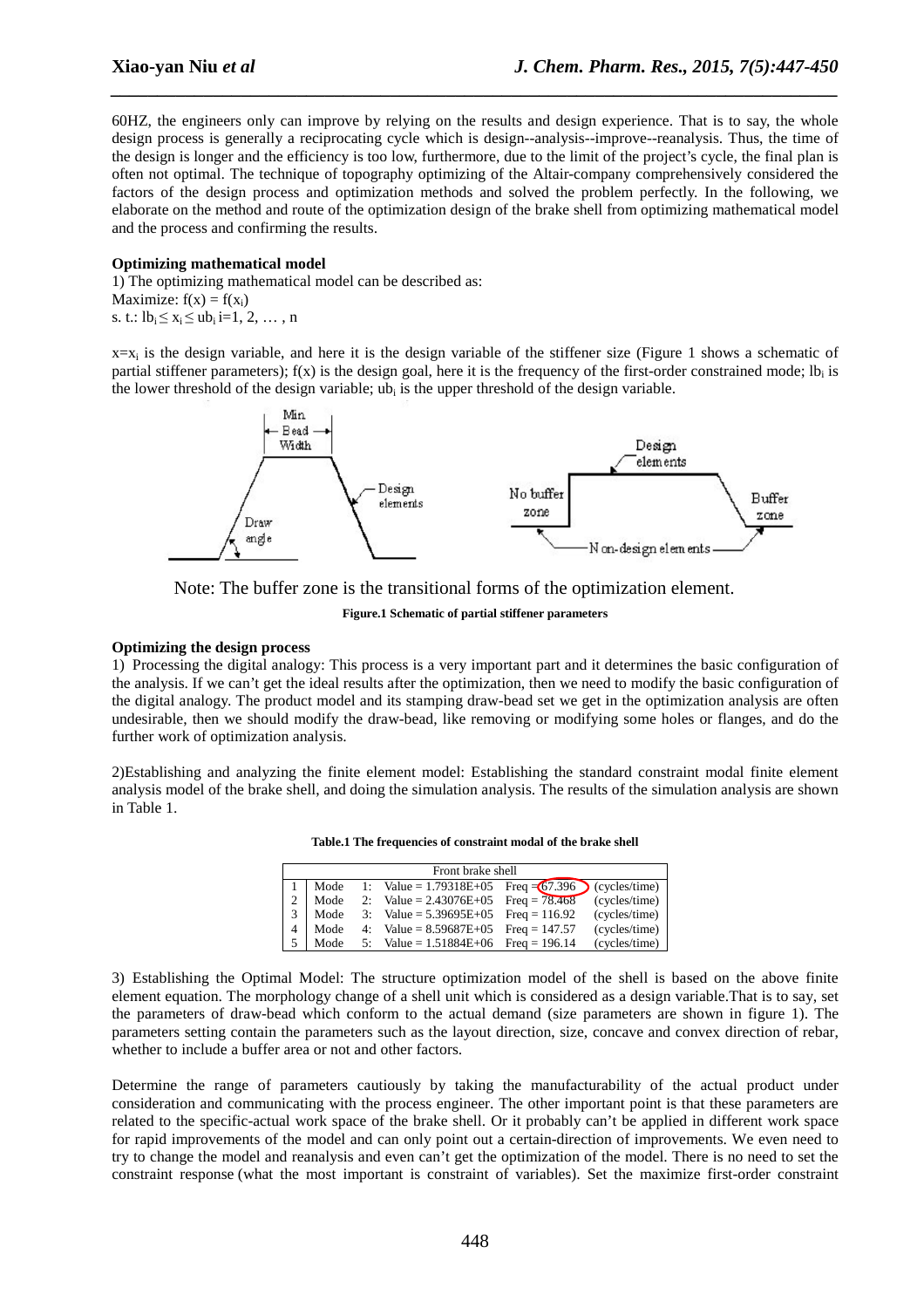modal frequency of the optimal objective. From figure 2, the optimal analysis model is easy to the produce processing. It can be achieved by removing three holes on the original model of the shell, and modifying the modulus according to the optimized size of the stamped rib.

*\_\_\_\_\_\_\_\_\_\_\_\_\_\_\_\_\_\_\_\_\_\_\_\_\_\_\_\_\_\_\_\_\_\_\_\_\_\_\_\_\_\_\_\_\_\_\_\_\_\_\_\_\_\_\_\_\_\_\_\_\_\_\_\_\_\_\_\_\_\_\_\_\_\_\_\_\_\_*

The original model Generated model after optimization The modified final model of Product Development Departme



**Figure.2 The optimal design results of the brake shell** 

#### **RESULTS AND DISCUSSION**

#### **Verification of optimization**

The simulation analysis of the standard modal analysis was carried out on the final model validation. The result is shown in figure 3. The first-order frequency (67.396 Hz) increases by 26.4% compared to the original model. Applying the shell program to the braking system, as shown in figure 4, the minimum clearance between the shell and the steering knuckle is 5.447mm, which can meet the demand.



#### **CONCLUSION**

The effect of product optimization in this case is very good in that its digital model characteristic is clear and its molding process is excellent and it is convenient for product-designers to build the digital mode. The verification of the analysis result shows these models can be directly used for research and develop in next phase such as engineering drawing just after a little bit of modification.

The cover-shell structure can be stiffened and strengthened by the added draw-bead in its metal plate. Generally, how to reasonably design the layout of draw-bead and look for optimal product structure are the difficult points in the design of the cover shell. In this essay, integrated the factors of optimization design requirements, space requirements of the system, molding process and cost analysis, used the morphology optimization technology which can improve the performance of the product by a large margin, and extracted an optimization design line which can be used into the company for developing similar products.